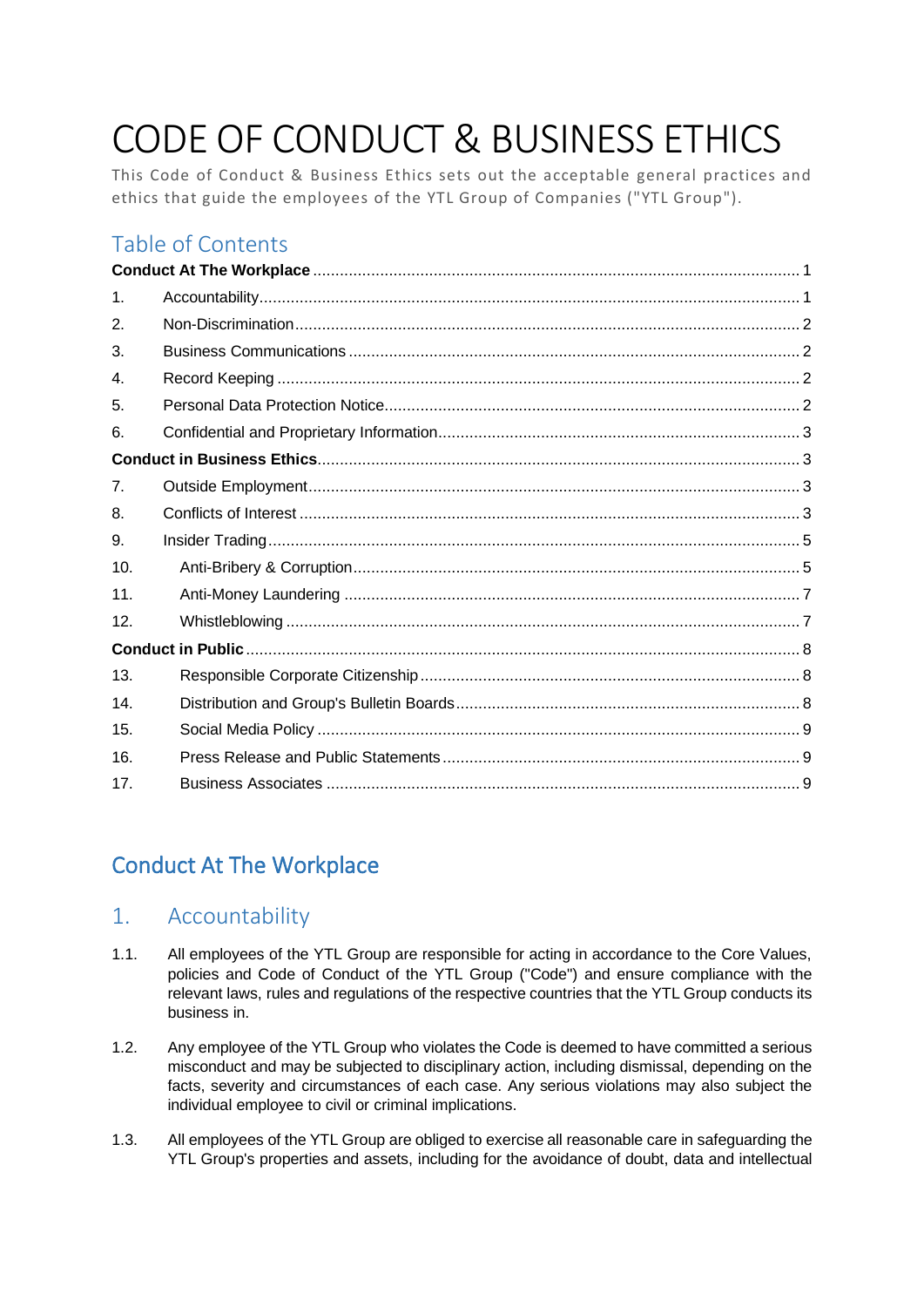property against any loss, damage, misuse, illegal use and/or theft and are expected to use such resources for the YTL Group's business purposes.

### <span id="page-1-0"></span>2. Non-Discrimination

- 2.1. The YTL Group maintains a policy of non-discrimination and greatly values and respects the diversity, cultural and religious differences of its employees.
- 2.2. All employees of the YTL Group are expected to cooperate and support the YTL Group's vision of cultivating and maintaining a work environment that is free from discrimination and respectful of differences among employees.
- 2.3. During the hiring process, candidates will also be evaluated based on their willingness to adhere to the vision, values and overall corporate culture of the YTL Group.

### <span id="page-1-1"></span>3. Business Communications

- 3.1. All employees of the YTL Group are expected to exercise due care, diligence and etiquette in all work-related communications, be it in written form, verbal or otherwise, and to ensure that the contents are clear, truthful, courteous and accurate.
- 3.2. The YTL Group exercises a no tolerance policy for any communications made by its employees over the course of business and/or using the YTL Group's resources that contain any material found to be discriminatory, defamatory, offensive, contains sexual connotations, pornographic, misleading and/or any other communications of a similar nature.

### <span id="page-1-2"></span>4. Record Keeping

- 4.1. All employees of the YTL Group are to ensure that they undertake proper record keeping of all commercial arrangements, transactions, accounts, communications and information, particularly where it is required in law. Employees must never delete, destroy or discard any records without authorisation and particularly where it is to hide a wrongdoing or a mistake.
- 4.2. Any falsification or improper alterations of records are strictly prohibited. This includes that an employee of the YTL Group should not be giving instructions to any other person, including colleagues and third parties, to prepare or approve false or misleading records to either hide the true nature of the records, or to achieve an improper purpose that will otherwise be in violation of any laws or policies of the company or the YTL Group.
- 4.3. Any discrepancies or inaccuracies within a record must be immediately and properly resolved with appropriate corrections, including informing any related parties who need to know of such corrections.

### <span id="page-1-3"></span>5. Personal Data Protection Notice

- 5.1. The YTL Group respects and is committed to the protection of employee's personal information and privacy. The Personal Data Protection Notice issued to employees explains how the YTL Group collects and handles employee information in accordance with the Malaysian Personal Data Protection Act 2010.
- 5.2. All employees of the YTL Group, particularly employees who have access to personal data of any persons, whether employees, consultants, customers, suppliers, and/or any related party whereby personal data is processed and accessed, must not unlawfully use, access and/or revise such personal data for any purpose or reason. All employees are to ensure that such personal data processed within the YTL Group is protected at all material times and in compliance with the applicable laws.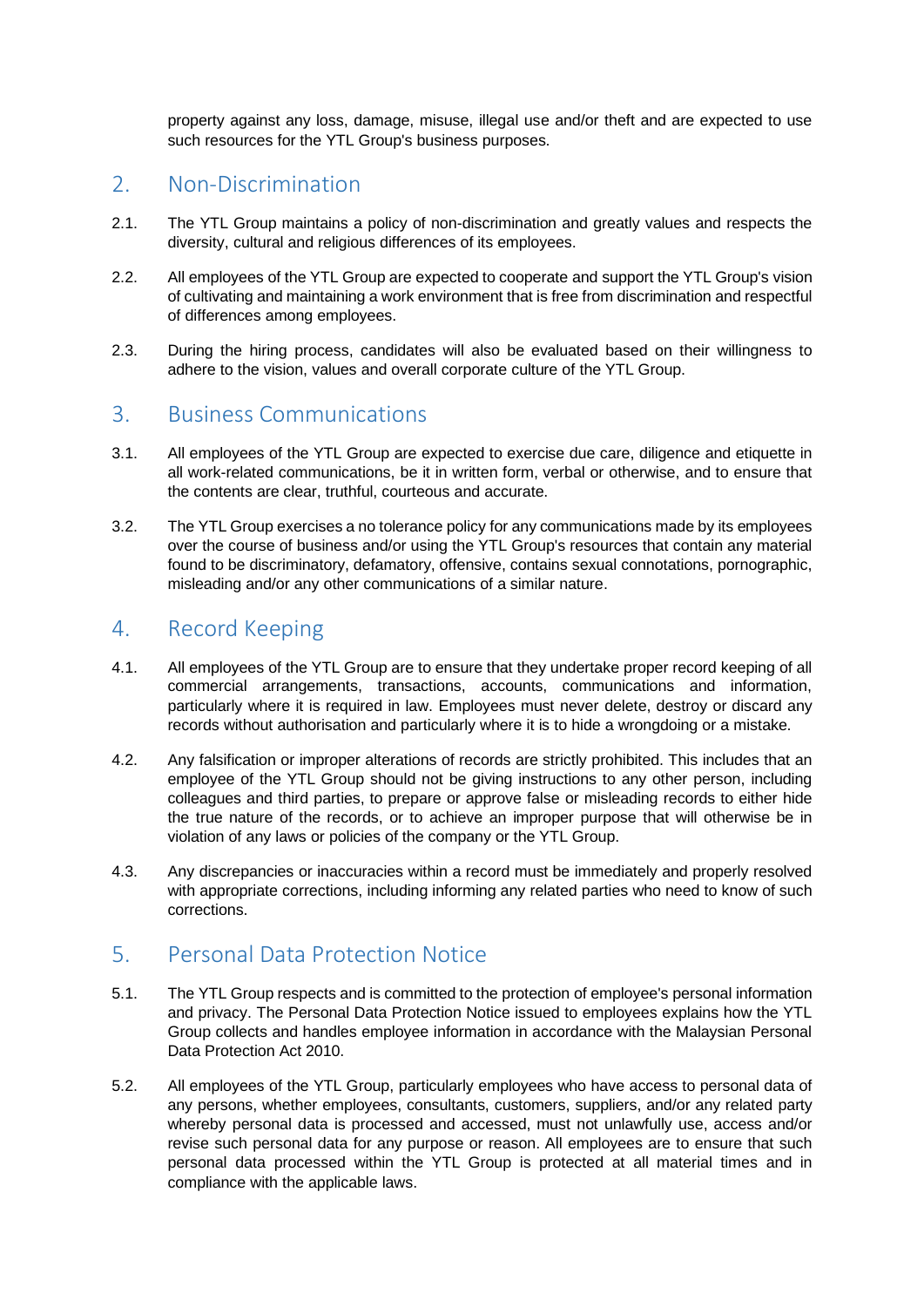### <span id="page-2-0"></span>6. Confidential and Proprietary Information

- 6.1. The YTL Group greatly values and protects all confidential and proprietary information.
- 6.2. Proprietary information includes but is not limited to emails, documents and all other files, electronic or otherwise, edited and/or stored on the YTL Group equipment and are considered to be the exclusive property of the YTL Group.
- 6.3. All employees of the YTL Group are expected to exercise the highest possible standards of professionalism, ethics and integrity in order to protect the Group's confidential information, assets and standing and ensure the proper use of the same.
- 6.4. Employees of the YTL Group may have access to confidential and proprietary information during their employment with the YTL Group. Such information cannot be shared, disclosed or utilised for personal gain or any other gain to any individual, business or third party entity, including family and friends, except where expressly approved by the relevant company under the YTL Group, required by law and/or reasonably necessary for the purposes of carrying out your duties under employment within the YTL Group. This obligation of non-disclosure is effective even after the termination of employment.
- 6.5. Where such confidential and proprietary information needs to be disclosed to persons outside the YTL Group, the relevant parties are recommended to undertake all necessary measures to ensure that all confidential and/or proprietary information are sufficiently protected for instance through the execution of a non-disclosure agreement.
- 6.6. The YTL Group reserves its right to take any and all appropriate action against previous or current employees who, whether directly or indirectly, breach the aforesaid obligation relating to the confidential and proprietary information of the YTL Group.
- 6.7. In the event that you are unsure of what is permissible or non-permissible, you are advised to seek guidance from your head of department or the Human Resource Department.

## <span id="page-2-1"></span>Conduct in Business Ethics

### <span id="page-2-2"></span>7. Outside Employment

- 7.1. Employees are hired on the premise that YTL is their primary employer and that any other employment or commercial involvement, even outside of working hours is strictly prohibited particularly where it conflicts with the interests of the YTL Group, unless express approval is obtained.
- 7.2. Employees and managers are required to obtain written approvals from their head of department or Human Resources Department before participating in outside work activities. If you are already engaged in any outside employment, you are required to disclose and obtain approval from the Human Resource Department. Any approval given is at the sole discretion of the YTL Group and can be withdrawn at any time with or without prior notice, and the employee is required to immediately cease such outside employment, failing which the YTL Group is entitled to claim compensation for any unlawful profiteering as a result of any conflict of interest.

### <span id="page-2-3"></span>8. Conflicts of Interest

8.1. All employees of the YTL Group are obliged to act solely in the best interests of the Group at all times.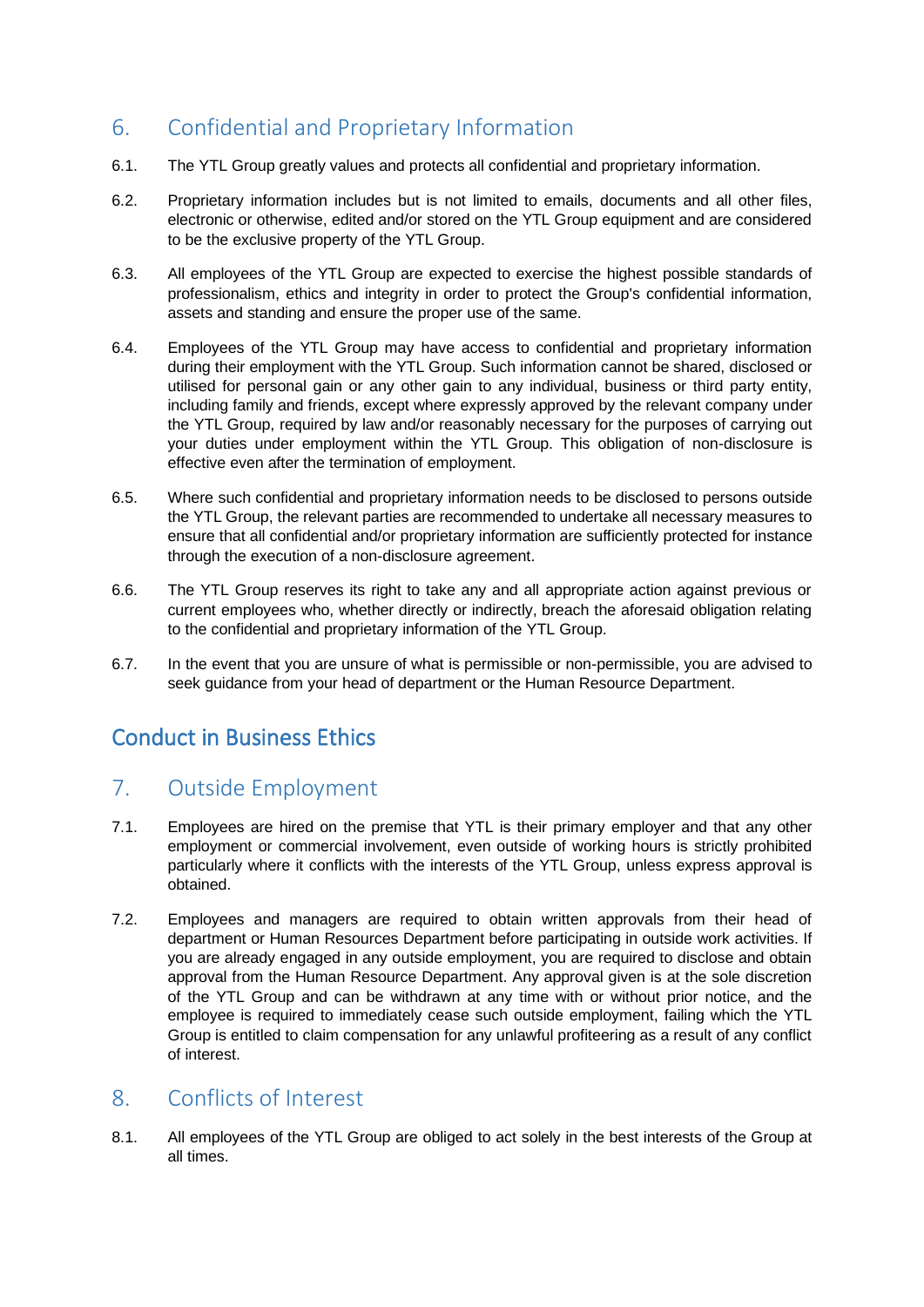- 8.2. All employees of the YTL Group are not permitted to:-
	- (a) engage, either directly or indirectly, in any act or practice that conflicts with, or appears to conflict with, the interests of the YTL Group, even in their own time;
	- (b) solicit or create business opportunities for themselves or anyone related to them in the course of their employment with the YTL Group, particularly where it is a conflict of interests with the YTL Group unless otherwise approved by executive director(s) of the YTL Group;
	- (c) abuse their employment position in any manner to bring any personal, financial or other advantage for themselves or their relatives which is contrary to their employment and interests of the YTL Group; or
	- (d) use of any of the YTL Group's assets, data, intellectual property or resources, or abusing any loopholes in the YTL Group's process and procedures for personal interests and gain.
- 8.3. A conflict of interest may arise where:-
	- (a) an employee has a personal relationship or financial or other interest that would or could potentially interfere with his existing obligations or exercise of judgment in decision making as an employee of the YTL Group; or
	- (b) where a supervisor or a person in a position to determine the remuneration and/or promotion of a subordinate is in a personal, romantic or intimate relationship with the subordinate.
- 8.4. All employees of the YTL Group are obliged to disclose and report in writing as soon as practically possible concerning all potential and real conflicts of interest, stating in detail the facts, nature and extent of the conflict. This written report should be made either to the employee's immediate supervisor(s) and/or executive director(s).
- 8.5. All employees of the YTL Group must take prompt action in eliminating the said conflict if requested to do so by the YTL Group. The YTL Group has the sole discretion in determining the nature of conflict of interests and the next steps or disciplinary action to be taken in relation to it.
- 8.6. Where it is found that an employee of the YTL Group is engaged in any activity that is in conflict of interests with the YTL Group which provides personal and monetary gain, whether directly or indirectly, particularly where it is at the expense and loss of the YTL Group, the YTL Group is entitled to claim compensation for such unlawful profiteering from the conflict of interest, which may include deduction of the employee's salary until such payments are repaid in full or legal action against the employee.

#### 8.7. **External Board Membership:**

Employees of the YTL Group are allowed to serve on the boards of government agencies or bodies and/or incorporated or unincorporated entities outside the YTL Group only under exceptional circumstances, provided that prior written approval has been obtained from the said employee's immediate supervisor or executive director. The exception to this is where such board appointments relate only to businesses or entities that were formed by non-profit organisations, such as social or community-related clubs or associations.

#### 8.8. **Political Activities:**

(a) All employees of the YTL Group have the right to participate as individuals in the political process of their local jurisdiction provided that all acts pertaining to the same are carried out entirely of the employee's own volition, in his/her own time and using his/her own resources. The employee must ensure at all times that such activities will and do not have any impact on his/her performance at the workplace.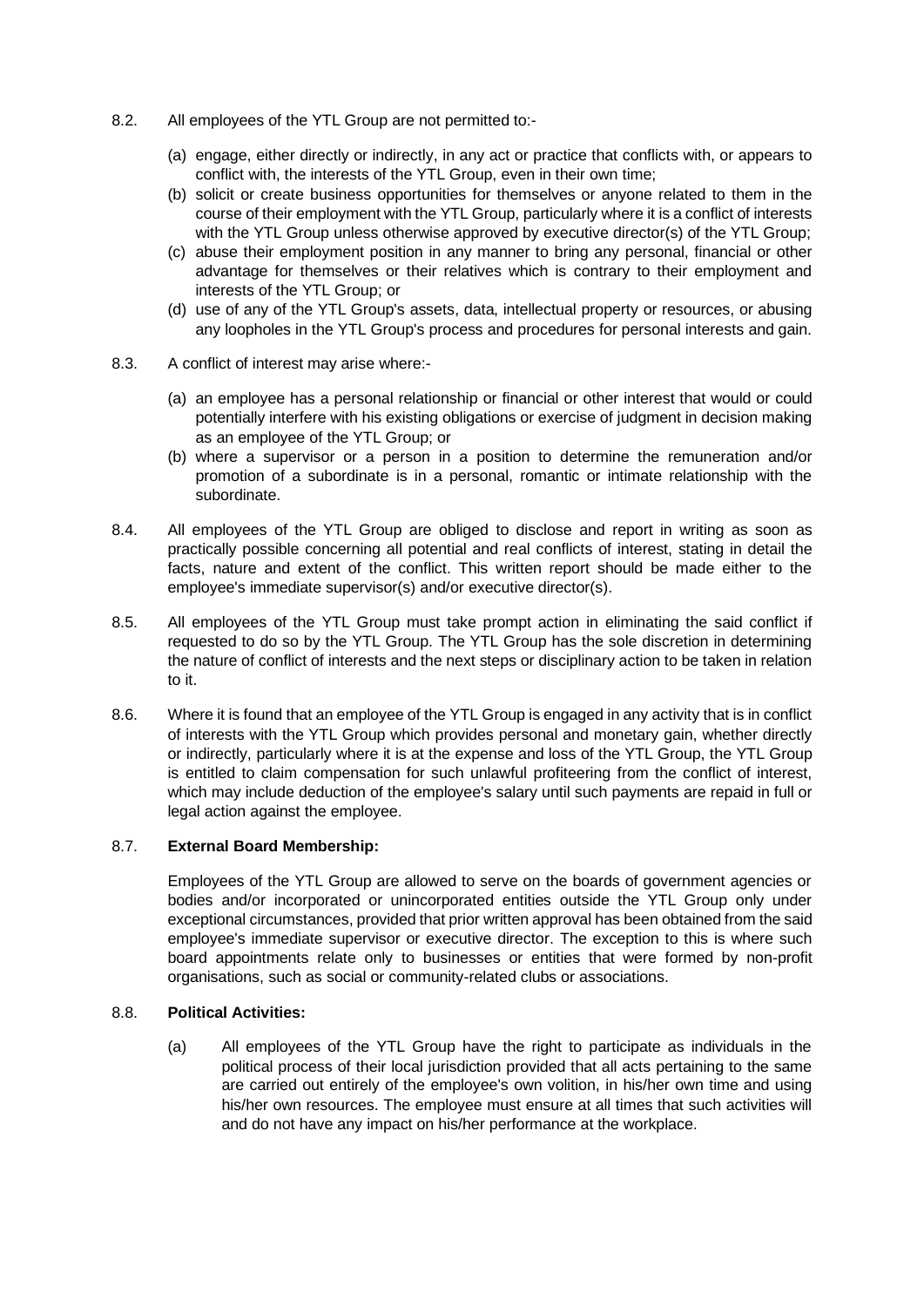- (b) The employee must ensure that his/her political views are clearly communicated as his/her personal political views and that it is not reflective of the position adopted by the YTL Group and/or any of the companies under the YTL Group, if any.
- (c) If any employee of the YTL Group has any interest or intends to hold any key position as an office bearer in any political party, this interest or intention must first be disclosed to his immediate supervisor and head of department.
- (d) Any director of any company under the YTL Group who has any interest or intends to hold any key position as an office bearer in any political party must disclose such interest or intention to the executive directors of YTL Corporation Berhad.
- (e) Employees of the YTL Group are not permitted to endorse any political act, activity and/or event or political donation using the YTL Group's name, reputation and/or connections.

### <span id="page-4-0"></span>9. Insider Trading

- 9.1. Any employee of the YTL Group who is in possession of market sensitive information is prohibited from trading in the securities of the listed companies of the YTL Group or any other listed company if that information has not been made public. Foreign laws on insider trading may apply where the information concerns companies listed outside of Malaysia.
- 9.2. This prohibition extends to any act of disclosing the insider information to another person, including family members and friends, if the employee knows or reasonably knows that the other person would make a trade in reliance on that information, even if the employee does not derive any direct economic benefit from the trade.
- 9.3. Under the Capital Markets and Services Act 2007 ("CMSA"), an "insider" refers to a person who possess information that is not generally available and which, upon it becoming generally available, would have a material effect on the price or the value of securities.
- 9.4. The scope of information is wide and includes inter alia:
	- (a) matters of supposition and other matters that are insufficiently definite to warrant being made known to the public;
	- (b) matters relating to the intentions or likely intentions of a person;
	- (c) matters relating to negotiations or proposals with respect to commercial dealings or dealing in security;
	- (d) information relating to the financial performance of the YTL Group;
	- (e) information that a person proposes to enter into, or has previously entered into one or more transactions or agreements in relation to securities or has prepared or proposes to issue a statement relating to such securities; and
	- (f) matters relating to the future.
- 9.5. Employees are encouraged to consult with his or her manager or supervisor if they are uncertain of the status and nature of the information they possess.

### <span id="page-4-1"></span>10. Anti-Bribery & Corruption

10.1. The YTL Group is determined to maintain a work environment where trust is of paramount importance.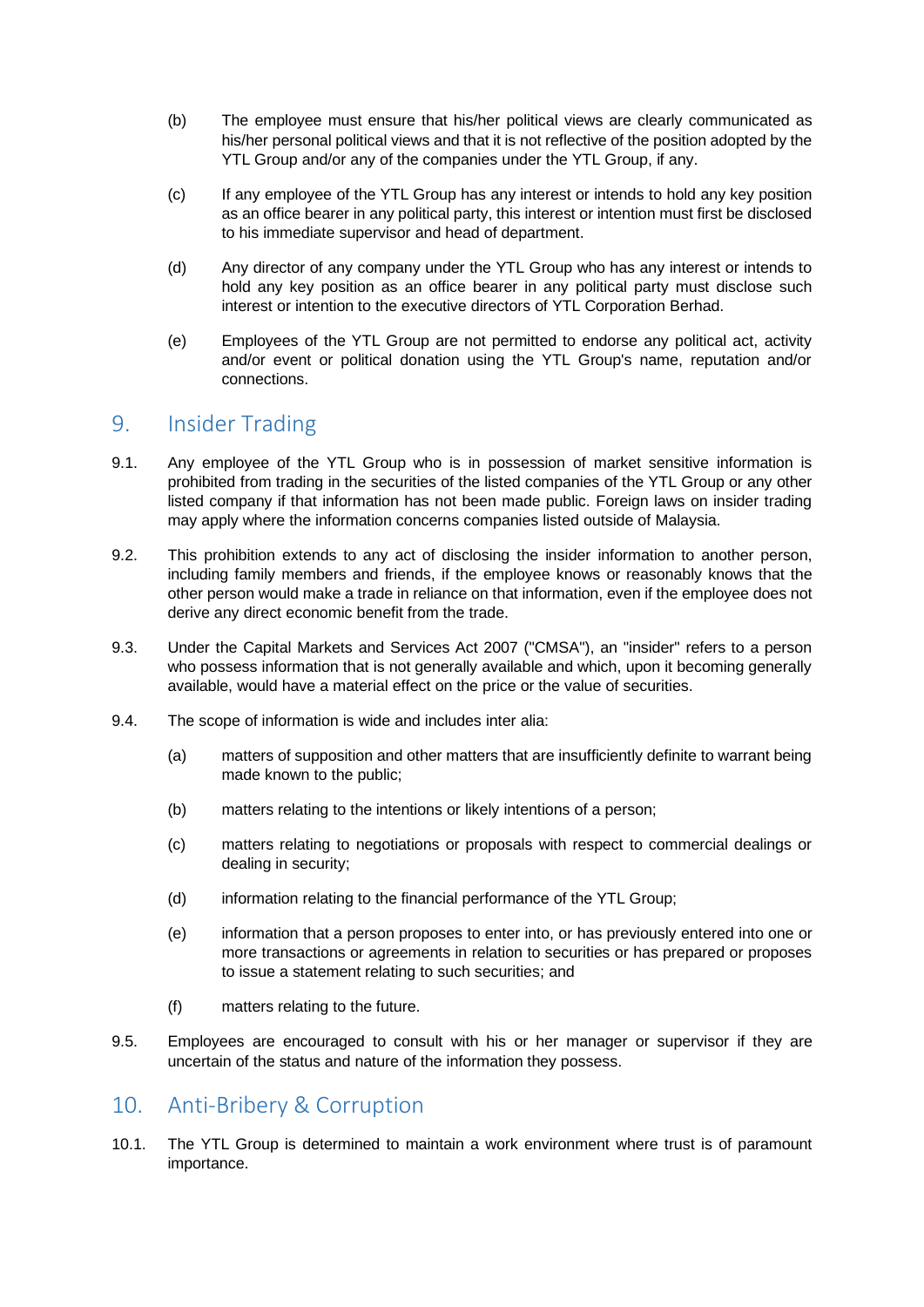- 10.2. All employees of the YTL Group are required to adhere to the Anti-Bribery & Corruption (ABC) Policy which clearly sets out the Company's policies in various matters that relate to bribery and corruption.
- 10.3. All companies under the YTL Group, and/or their employees shall refrain from offering, promising, giving, demanding or receiving anything of value to them in the form of bribes and/or any other improper gratification.
- 10.4. All employees of the YTL Group must refrain from any acts of bribery which takes the form of offering, promising, giving, demanding or receiving anything of value to anyone in the form of bribes, kickbacks and/or any other improper gratification (including gifts, hospitality and entertainment) to improperly influence the outcome of any transaction, whether it is for their own personal benefit or for the benefit of the YTL Group.
- 10.5. The YTL Group strictly does not tolerate any bribes given for purposes of obtaining or retaining business for the YTL Group or provides an advantage to the businesses of the YTL Group. The YTL Group does not tolerate any such acts of bribery even in a personal capacity.
- 10.6. "**Gratification**" shall have the meaning defined in the Malaysian Anti-Corruption Commission Act 2009 which includes but not be limited to anything of monetary and non-monetary value or benefit to the person. Gratification can be money, donation, gift, loan, fee, reward, valuable security, property or interest in property, movable or immovable property, financial benefit, office, dignity, employment, contract of employment or services, agreement to give employment or render services in any capacity, any offer, undertaking or promise, whether conditional or unconditional, of any gratification, including favours or promise not to do something which is of value or beneficial to the recipient. Gratification does not have to be directly received by the employee, but it can also be received by anyone related to the employee that is beneficial, of value or advantageous to the employee.
- 10.7. Any gifts to be given by employees of the YTL Group to any third parties, if at all, must only be under circumstances which are approved by the employee's head of department or Human Resource Department. It should only be a token gift either for purposes of expressing appreciation or for customary and festive purposes. Such gifts should not at any material time, be given with the intention of obtaining any favour or hopes of retaining business or undue influence for obtaining future business from the recipient of the gifts.
- 10.8. The YTL Group recognises that the practice of giving and receiving gift varies between countries, regions, cultures, and religions, so the definitions of what is acceptable and not acceptable will inevitably differ for each. When dealing with public officials, employees of the YTL Group should ensure that any giving or receiving of gifts do not relate to, in any form whatsoever, the public official's official dealings or public duty. At all material times, employees are to ensure compliance with laws of their respective jurisdictions, and the higher standard will be applicable to all employees to avoid non-compliance of any laws on anti-bribery which may be applicable to the YTL Group as a whole. "**Public officials**" are defined as any person who is a member, an officer, an employee or a servant of a public body.
- 10.9. In respect of any gifts, hospitality or entertainment in the commercial context:-
	- (a) The intention behind giving or receiving the gift, hospitality or entertainment must always be considered first. It should never be for an improper motive to obtain or retain a business, or to obtain some form of benefit or advantage, whether it is for the business or for the individual employee;
	- (b) If an employee is unsure of how to consider the motive behind any gifts, hospitality or entertainment offered, the employee must always disclose and refer the matter to the immediate supervisor or head of department to obtain advice and also approval before proceeding;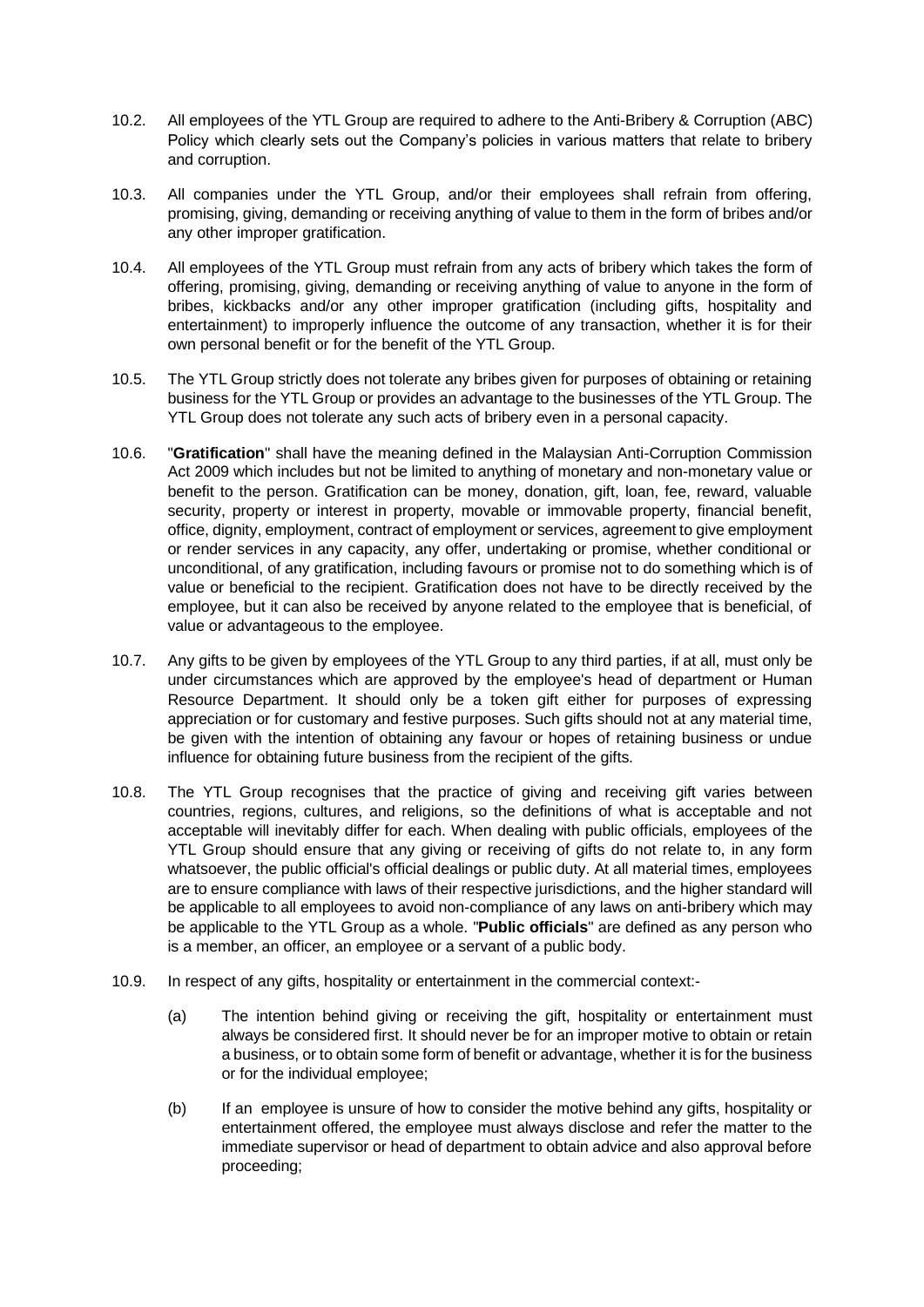- (c) All employees of the YTL Group are not allowed to give or receive any gratification, gifts, hospitality or entertainment where it is for an improper purpose and can be deemed as a gratification, regardless of whether it is to benefit the employee individually or to benefit the business of any of the YTL Group;
- (d) An employee must obtain prior clearance and approval from the immediate supervisor and/or head of department before giving or receiving any gifts to any person which is not of any improper motive;
- (e) Where any gift is not improper and received before prior approval can be obtained, an employee must always disclose such gifts to the immediate supervisor and/or head of department, regardless of the value;
- (f) Where it is difficult or inappropriate to decline the offer of a gift (i.e. when meeting with an individual of a certain religion/culture who may take offence), the gift may be accepted but it must be declared and surrendered to the employee's immediate supervisor and/or head of department, who will assess the relevant circumstances and take the necessary steps, including returning the gift on the employee's behalf, where appropriate or required to do so.
- 10.10. Any employee of the YTL Group that breaches any of the above rules will be subject to disciplinary action as stated in the ABC Policy.

### <span id="page-6-0"></span>11. Anti-Money Laundering

- 11.1. "**Money laundering**" concerns the process of engaging with and/or concealing, directly or indirectly, the identity of the proceeds of illegal activities or converting the illegal proceeds to a legitimate source of income or asset.
- 11.2. All employees of the YTL Group are prohibited from dealing in any money laundering activities and must comply with the applicable anti-money laundering laws.
- 11.3. In the event that any employee has a reasonable suspicion of money laundering activities being conducted as part of the YTL Group's business, employees are expected to alert their immediate manager or supervision to the same.

### <span id="page-6-1"></span>12. Whistleblowing

- 12.1. The Company encourages employees to raise genuine concerns, including the reporting of unlawful, unethical or questionable behaviour, in confidence and without risk of reprisal.
- 12.2. The policy covers, but is not limited to:
	- (a) Abuse of Power;
	- (b) Bribery;
	- (c) Breach of law;
	- (d) Criminal Activity;
	- (e) Conflict of Interest;
	- (f) Danger to health and safety or the environment;
	- (g) Sexual harassment;
	- (h) Fraud;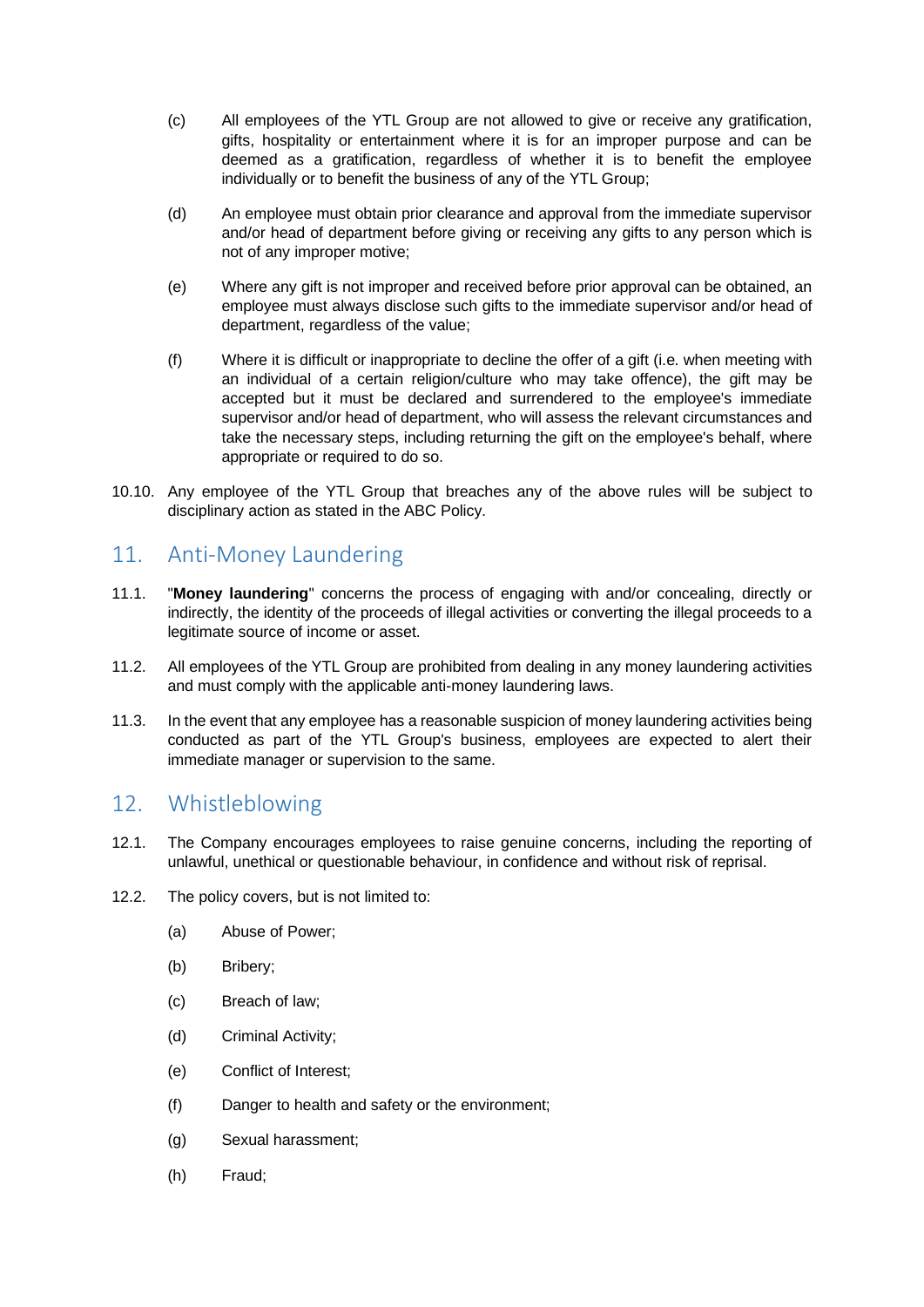- (i) Overpayment to suppliers or under any contract;
- (j) Miscarriage of justice;
- (k) Misuse of any property belonging to the YTL Group;
- (l) Negligence;
- (m) Theft or embezzlement; and/or
- (n) Non-compliance with YTL Group (or any company under the YTL Group) policies, including cover-up of any of the above in the workplace.
- 12.3. If any employee of the YTL Group has concerns about any of the matters set out above or that the integrity of the YTL Group is being compromised in any other way, the employee should bring this to the attention to the whistleblowing channel in respective companies under the YTL Group, or to his/her immediate supervisor, head of department or a Human Resource Manager.
- 12.4. The YTL Group does not tolerate retaliation against employee for any genuine reports made in relation to any commission of misconduct as stated above by any employee of the YTL Group.
- 12.5. All employees of the YTL Group must exercise sound judgment to avoid baseless allegations. The YTL Group does not tolerate use or abuse of the whistleblowing channel with the intention to scandalise. Employees who intentionally file false reports will be subjected to disciplinary action and possible termination.

### <span id="page-7-0"></span>Conduct in Public

### <span id="page-7-1"></span>13. Responsible Corporate Citizenship

- 13.1. The YTL Group conducts its businesses ethically, honestly, and in compliance with the laws and regulations of the respective countries that it conducts its businesses in.
- 13.2. The YTL Group is committed to being a responsible employer and a good corporate citizen in line with our vision and values.
- 13.3. All YTL Group activities including the sourcing, distribution, sale, repair and end of life treatment of products, must be conducted with respect and in consideration of issues relating to legal rights, health and safety, and the environment.

### <span id="page-7-2"></span>14. Distribution and Group's Bulletin Boards

- 14.1. All employees of the YTL Group cannot distribute non-YTL Group related materials during their working hours and on the YTL Group's premises.
- 14.2. Bulletin boards are to be used purely for the YTL Group's related announcements and related activities.
- 14.3. The acts of solicitation and/or distribution of any materials relating to the sale of any goods or services unrelated to the YTL Group's business is strictly prohibited anywhere on the Group's premises.